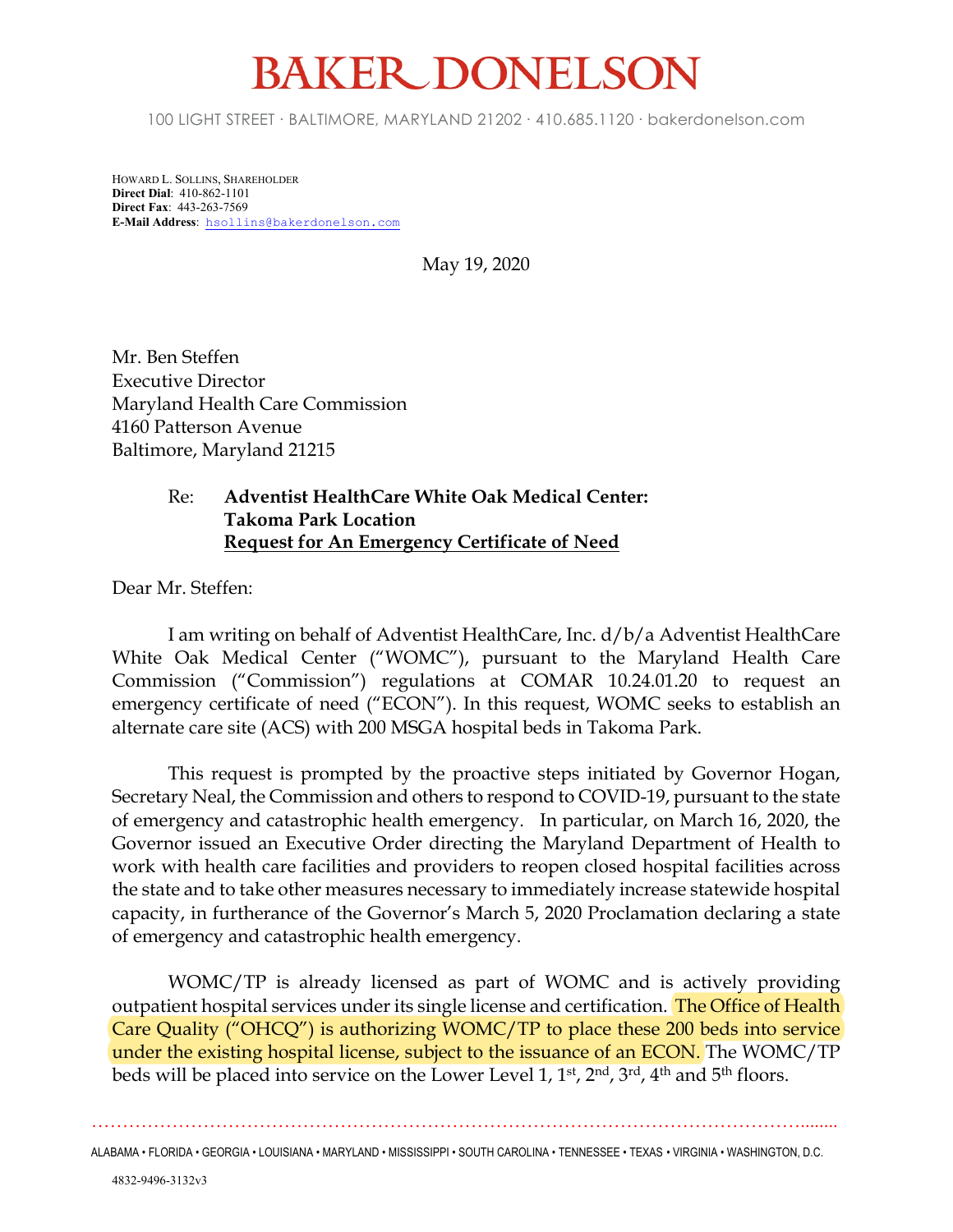Mr. Ben Steffen May 19, 2020 Page 2

The Commission's regulation limits an ECON to a capital budget that does not exceed the Commission's statutory threshold for capital expenditures otherwise triggering a certificate of need requirement. Areas of the WOMC/TP building are being renovated by contractors engaged by, and at the cost of, the Maryland State Department of General Services. WOMC understands that this ECON will not involve a capital expenditure exceeding the hospital threshold. WOMC's intention is for the additional WOMC/TP Beds to be available for inpatient services as early as this week.

We understand, based on guidance you have issued on the Commission's behalf, that the requirement under COMAR 10.24.01.20C for the WOMC to file a certificate of need application is suspended until at least thirty (30) days after the declared state of emergency of March 5, 2020 is terminated. Further, we understand that any ECON does not expire until thirty (30) days after the declared state of emergency of March 5, 2020 is terminated or 165 days after its issuance, whichever is later. WOMC does reserve the right to determine that the additional WOMC/TP Beds should be taken out of service after the termination of the declared state of emergency and, should that be the case, wishes to have an assurance that any ECON can remain in effect during a wind down and discharge of patients without the need for a certificate of need application should that period go beyond this 30-day post-emergency period.

Sincerely,

Delivery

Howard L. Sollins

cc: Robert R. Neall, Secretary, Maryland Department of Health Dennis R. Schrader, Deputy Secretary for Health Care Financing & Chief Operating Officer Andrew N. Pollak, M.D. Chairman, Maryland Health Care Commission Katie Wunderlich, Executive Director, Maryland Health Services Cost Review Commission Patricia T. (Tricia) Nay, M.D. Director, Office of Health Care Quality Renee Webster, Assistant Director for Hospitals, Laboratories and Patient Safety, OHCQ Paul Parker, Director, Center for Health Care Facilities Planning & Development Kevin McDonald, Chief, Certificate of Need Suellen Wideman, Esq., Assistant Attorney General Travis A. Gayles, MD, PhD, Montgomery County Health Officer Ruby Potter, Health Facilities Coordination Office